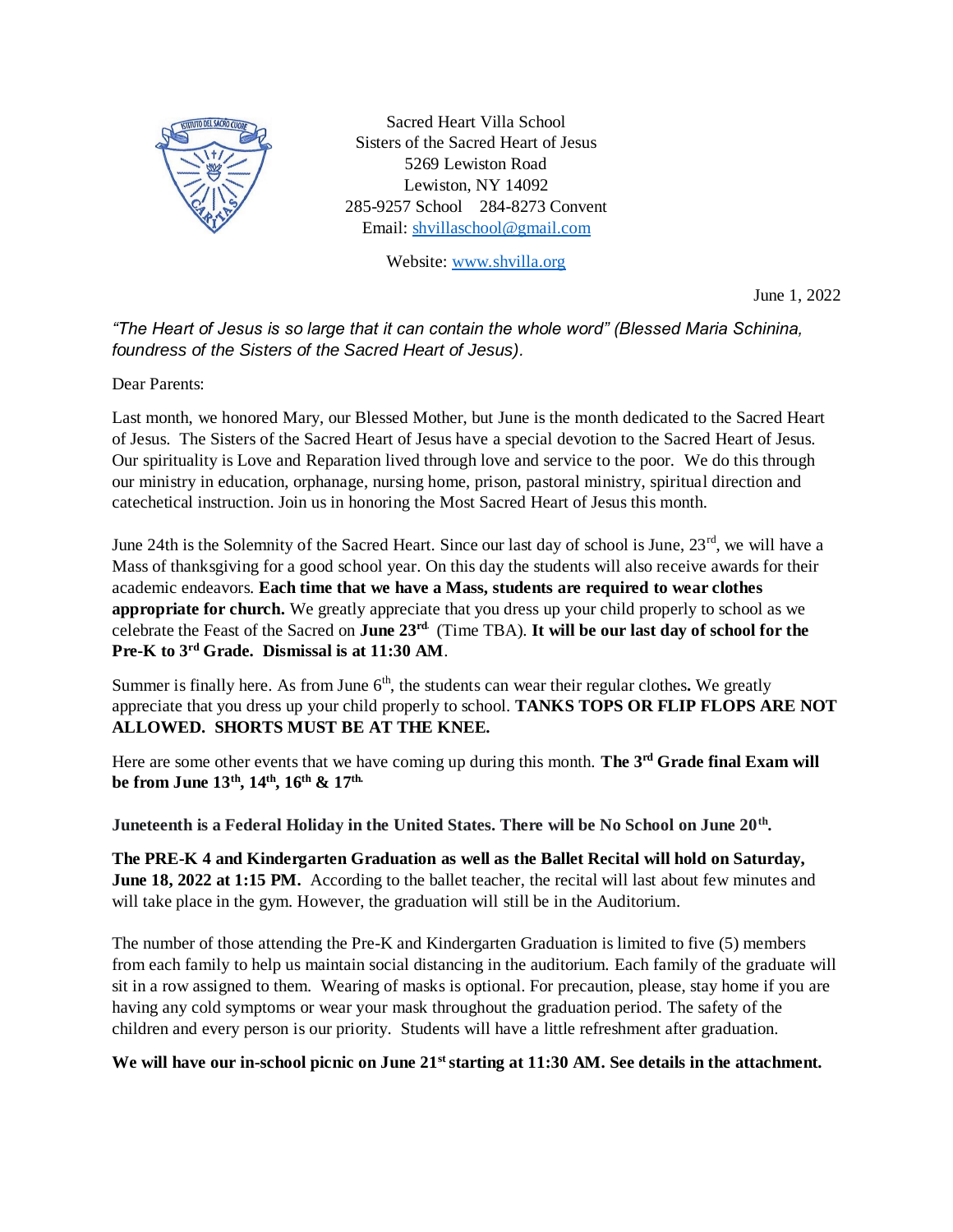We thank Jamie Zuccaro for making the gym class a fun for our students this school year. We appreciate all your dedication and efforts. **The Field Day for the students will be on June 15, 2022 starting at 12:30 PM**; it will be the last day of gym for this school year. It will be a fun day for them.

**If you have not yet paid the tuition for the month of May and June or new registration fees, please do so as soon as possible. Please know that, by June 1 st . 2022, all tuition and fees must be paid in full.**

This is just a gentle reminder that we are now accepting **registration for summer camp.** The summer camp form were sent home in May. You can also call the school to get one or print from the website. **It will run from July 5th to August 4th for grades Pre-K to 3rd .** Please register your child as soon as possible.

Also, if you have not yet registered your child for the next academic school year, please do so. Textbook orders are processed only for students who are registered. The deadline for the ordering the textbooks is by July  $1<sup>st</sup>$ .

Have a safe and healthy summer.

Sincerely,

Sr. Grace Dike, SCGR

**P/S: See the attached leaflet for more details.**